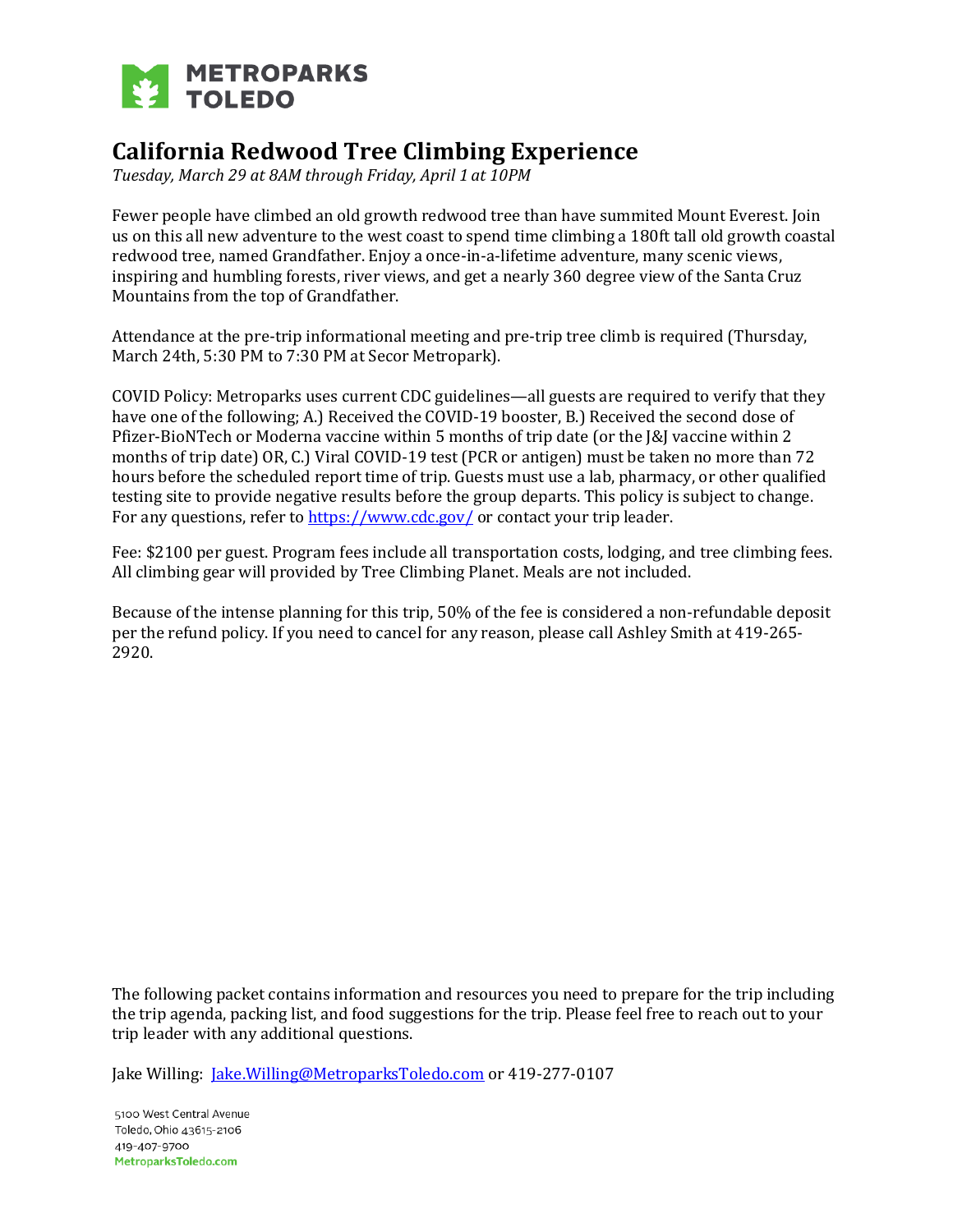

# **Travel Plan**

- Guests will meet at Oak Openings Mallard Lake Parking Lot at 7:45AM to check in and load luggage. The minibus will depart for the Detroit Airport at 8:00AM.
- Guests are able to leave a car at the Mallard Lake Parking Lot during the trip. We will need to submit car make, model and license plate information to our rangers.
- Please have your ID readily available for passing through security at the airport.

**Tentative Schedule** (This is our desired plan however it could be subject to minor changes. You will be advised of the final schedule at the mandatory pre-trip meeting.)

| Tuesday,      | • 7:45 AM: Meet at Oak Openings Preserve Metropark, Mallard Lake Parking Lot.    |
|---------------|----------------------------------------------------------------------------------|
| March 29th    | Check-in with staff and load luggage onto minibus.                               |
|               | • 8:00 AM EST: Depart Oak Openings                                               |
|               | • 9:00 AM EST: Check-in at the airport                                           |
|               | • 11:00 AM EST: Flight departure                                                 |
|               | • 4:00 PM PST: Arrival at San Jose Airport                                       |
|               | Board rental vans and drive from airport to Fern River Resort. We will stop at a |
|               | grocery store on our way to the resort to get food                               |
|               | 6:30 PM PST: Check-in and dinner, group games at the resort, evening share       |
| Wednesday,    | • 7:00AM PST: Wake, prepare for tree climbing adventure                          |
| March 30th    | Breakfast, pack lunch for the day.                                               |
|               | • 8:00 AM PST: Board vans to head to tree climbing adventure                     |
|               | Arrive at Grandfather                                                            |
|               | • 9:00 AM PST: Begin morning tree climb                                          |
|               | Bag lunch on the property near Grandfather                                       |
|               | • 1:00 PM PST: Begin afternoon tree climb                                        |
|               | Finish our tree climbing adventure, drive back to Fern River Resort              |
|               | • 6:00 PM PST: Dinner, group games, campfire, evening share                      |
| Thursday,     | • 8:00AM PST: Wake, prepare for day hike in Henry Cowell Redwood State Park      |
| March 31st    | Breakfast, pack bag lunch/snacks for day-hike                                    |
|               | • 4:00 PM PST: Depart state park                                                 |
|               | • 6:00 PM PST: Celebration dinner in Santa Cruz                                  |
|               | Sunset along the Pacific Coast Highway                                           |
|               | • 8:00 PM PST: Head back to resort. Evening share, pack for flight               |
| Friday, April | • 8:00AM PST: Wake, breakfast, pack up                                           |
| 1st           | • 9:00 AM PST: Depart for San Jose Airport, check-in                             |
|               | • 12:00 PM PST: Flight departs                                                   |
|               | • 9:00 PM EST: Arrive at Detroit Airport, drive back to Oak Openings Preserve on |
|               | minibus                                                                          |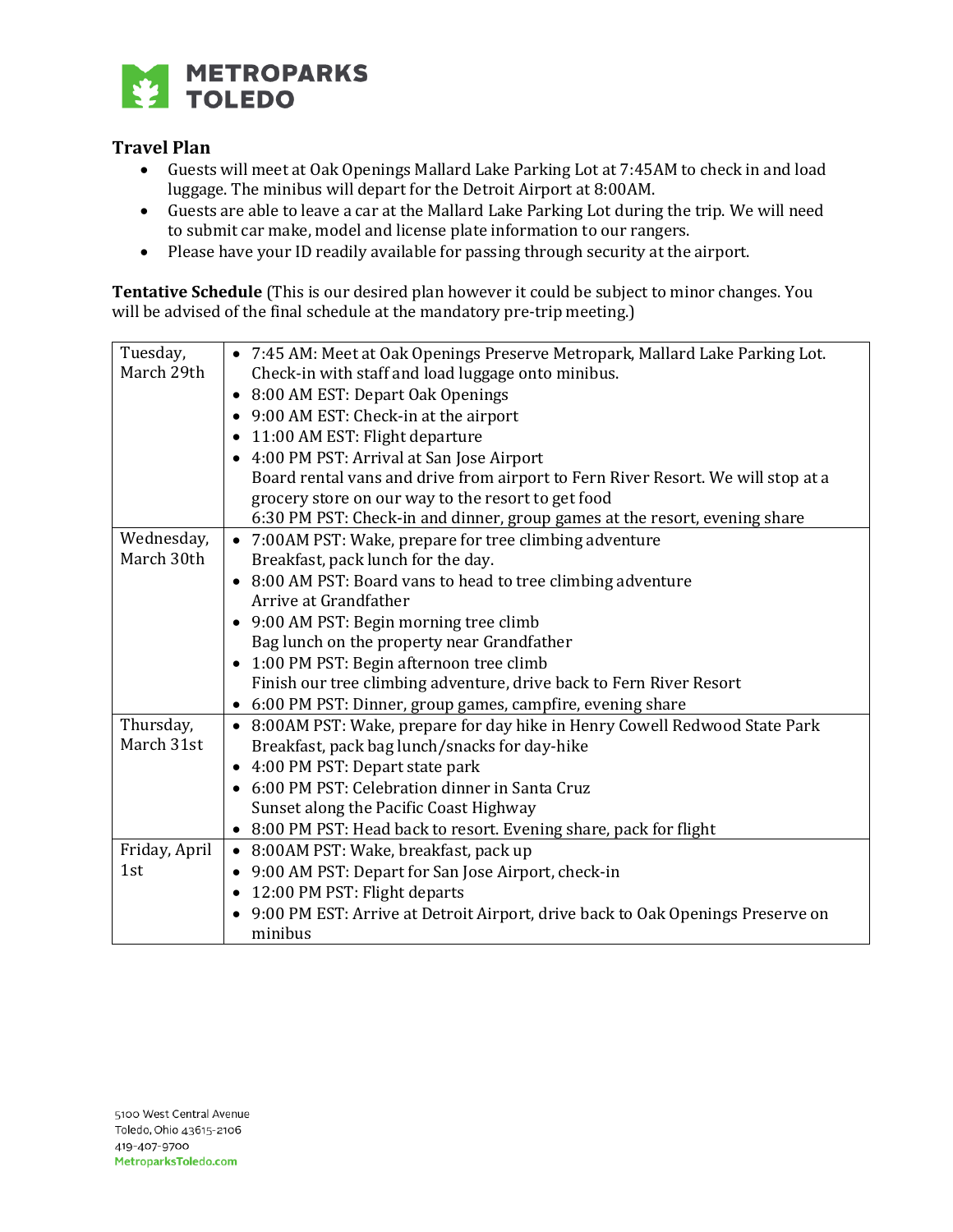

# **Food Plan**

We will stop at a grocery store once we are on the ground in California. We will have one dinner out in town, so please bring cash/debit/credit card for that or any other food purchase. Bring a refillable water bottle for the trip.

Each cabin has a drip coffee maker, microwave, refrigerator of varying size, toaster, and outdoor barbeque. Cabins with a full size kitchen have full size appliances including a stove and oven. All kitchens are supplied with kitchen towels, dish soap, sponge, drying rack, ice cube trays, cutting board, large mixing/serving bowl, cups, bowls, plates, knives, measuring cups, wine bottle opener, can opener and silverware. Pots and pans are not typically provided, but a simple set is available at the office for a \$20 cleaning deposit. Ovenware is not available.

For this trip you will need to buy:

- 2 dinners Tuesday, Wednesday, (Thursday is out in Santa Cruz, Friday is at the airport or on the flight)
- 2 bag lunches Wednesday, Thursday, (Tuesday and Friday lunch is at the airport or on the flight)
- 3 breakfasts Wednesday, Thursday, Friday (Please eat breakfast before you arrive at Oak Openings on Tuesday morning)

## **Packing List**

#### **Luggage Allowance**

All guests will be allowed one checked bag and one carry-on for the flight. Please pack any fluids or food items in your checked bag, be sure they are sealed in a water-tight package.

## **Clothing**

Temperatures in the Santa Cruz area of California during our time on this trip range from 40°F -  $60^{\circ}$ F

- 1 pair good hiking shoes/boots, well broken in. Can be used for climbing as well our time hiking in Henry Cowell Redwood State Park
- Casual shoes for travel and leisure time (optional but recommended to let feet breathe.) Crocs or light tennis shoes. Some folks make sure to bring a pair sturdy enough to hike in – in the event of a boot failure.
- 2-3 pair medium weight hiking socks.
- 1 set clean underwear per day
- Sports bras x2 (women)
- Hiking shirt and pants: 1 set, quick dry, non-cotton recommended
- Sleep Clothes. Depending on how cold or warm you sleep you may want a tee-shirt/shorts or long johns. Our lodging will have climate control.
- Packable rain gear such as Frogg Toggs (\$40 at Walmart or online). Jacket and pants.
- Wool sweater or down or fleece jacket (when paired with your rain suit this should be suitable for most weather conditions). Do not recommend cotton hoodies as they are heavy and cotton clothing is not a good choice for hikers/tree climbers.
- Wicking base layer (tops/bottoms) Optional but recommended

5100 West Central Avenue Toledo, Ohio 43615-2106 419-407-9700 MetroparksToledo.com